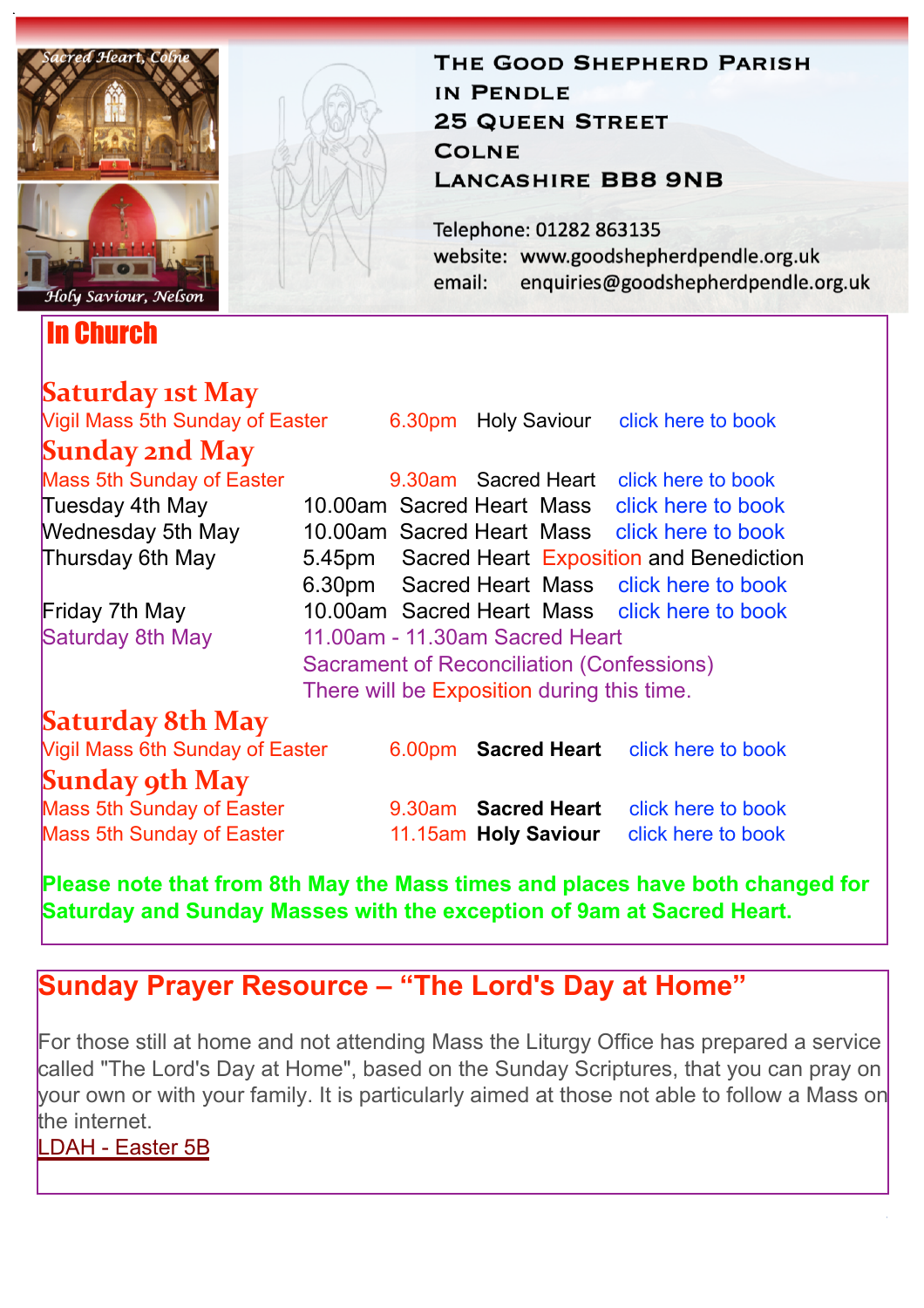#### **Change of Weekend Mass times.**

It is good to see that there are signs of hope and a growing sense of optimism around our ability to start to relax some of the restrictions on our lives caused by the pandemic. Thank God and a lot of care, sacrifice, skill, endurance and suffering for that.

One of the signs that things are changing is the fact that the 60 places we feel we can safely allow in Sacred Heart Church are clearly now inadequate for the numbers who want to start coming back to Mass here. For the last couple of weeks those 60 places have been booked up by early on Monday. We need to expand our capacity for people to come to 'Sunday Mass' in Colne.

Meanwhile in Nelson, although Fr. Gerard is able to cope with larger numbers at Christ Church on Sunday mornings than we are, because of the flexibility of the seating, I am very conscious that we are still missing so many faithful faces from the Sunday Morning Mass at Holy Saviour's. After a lot of thought and discussion with Father Gerard, it has been decided to restore the 11.15am at Holy Saviour's as **a joint parishes Mass**, replacing and combining the former 11.15am Holy Saviour's and 11.15am St. John Southworth's Masses. Fr. Gerard and myself will alternate celebrating this Mass.

This then gives the opportunity to discontinue the Vigil Mass at Holy Saviour's and to replace it with a Vigil Mass at Sacred Heart, giving two Masses in Colne and two in Nelson for the Sunday celebration.

Therefore, at least for a trial period whilst our church capacities are restricted, we will begin, **from 8th May** to have 'Sunday' Masses as follows: Vigil Mass at **Sacred Heart** at 6.00pm (note the time) Sunday Mass at 9.30am at **Sacred Heart** Sunday Mass at 9.30am at **Christ Church** Sunday Mass at 11.15am at **Holy Saviour's.**

I sincerely hope that the extra capacity and convenience this will provide for some will outweigh any inconvenience which it causes for others. I ask you to be charitable in your acceptance of the changes and to make them known to the many people who do not have access to this on-line newsletter.

It is most important that people who have not felt able to come to Mass for some time feel welcome to return when they feel the time is right and that they do not feel in any way self conscious or uncomfortable on their return. I believe we have three very welcoming churches in Nelson and Colne and that you will put extra effort into supporting the stewards and making everyone feel welcome, safe and comfortable.

God bless,

Fr. Peter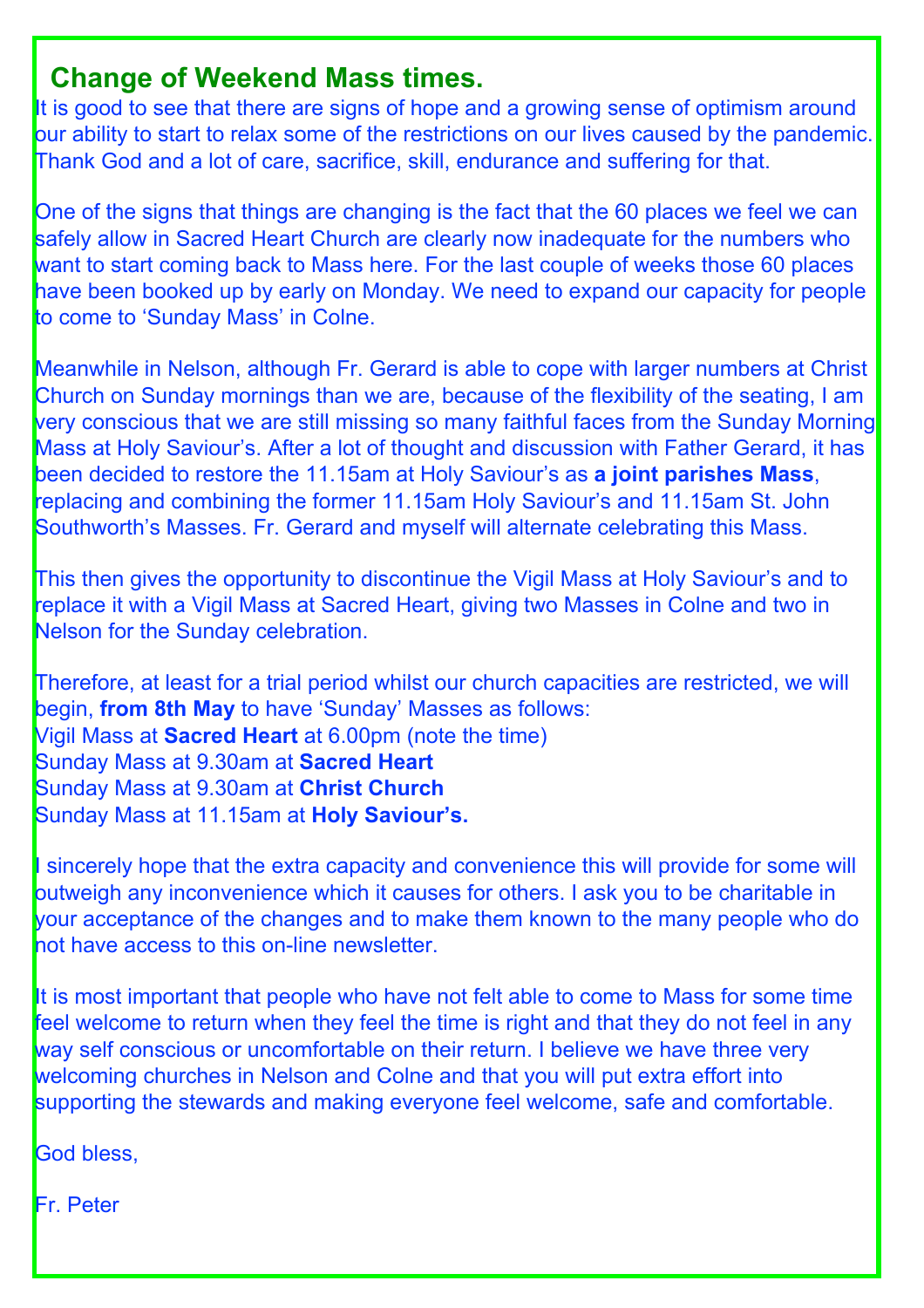#### **From the Diocesan Newsletter**

## **Day of Prayer for the Victims and Survivors of Abuse – 4th May 2021**

On Thursday 6<sup>th</sup> May at Salford Cathedral Bishop John will celebrate Mass for Survivors of Abuse. The Mass will begin at 7pm and is open to all. It will also be streamed on church stream [Watch the Salford Cathedral Livestream here](https://gbr01.safelinks.protection.outlook.com/?url=https%3A%2F%2Fdioceseofsalford.us6.list-manage.com%2Ftrack%2Fclick%3Fu%3D76e219dab8653b775ba8aac4c%26id%3Da4c97e527a%26e%3D5ce69633f0&data=04%7C01%7Cpeter.wilkinson%40dioceseofsalford.org.uk%7C16139c699fb94521b3fc08d90a1dce02%7C699a61ae142a45a090c604b2f08de19b%7C0%7C0%7C637551945388501454%7CUnknown%7CTWFpbGZsb3d8eyJWIjoiMC4wLjAwMDAiLCJQIjoiV2luMzIiLCJBTiI6Ik1haWwiLCJXVCI6Mn0%3D%7C1000&sdata=JLZ%2BAXkg4hXB52wNMwZtDu74QXLpV383OzkdHXnoJSQ%3D&reserved=0)

The Bishops of England and Wales have moved the date of this annual Day of Prayer from Lent to Eastertide, in response to a request from survivors, to express that this is a day in the season of hope and new life on which to pray for those who have been abused.

You may wish to pray the following short Litany.

Response Stay with us, Lord, on our journey

When trust is fragile. When voices for unheard. When we are unable to pray. Response

When suffering is endured When memories are reawakened. When we fell betrayed. Response

When darkness weighs upon us. When we cannot see you. When burdens feel too heavy. Response

When hope seems faint. When we are weak. When faith seems difficult. Response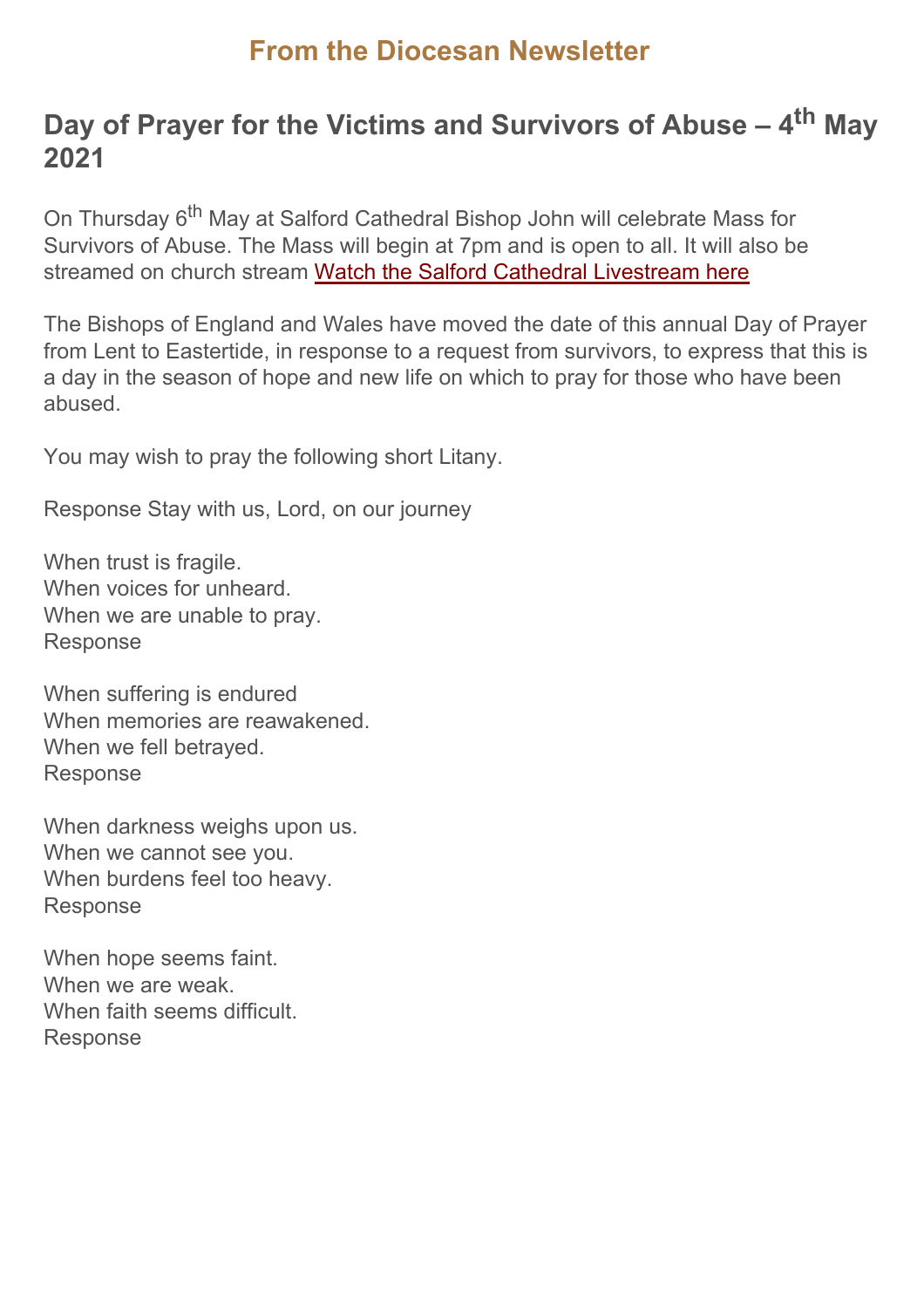### **also From the Diocesan Newsletter**

#### **Pray the Rosary with Pope Francis this month, starting this Saturday from Walsingham**

#### *FROM THE DEPARTMENT FOR FORMATION*

In response to the Holy Father's heartfelt wish, the month of May will be dedicated to a "marathon" of prayer, to ask for the end of the pandemic, which has afflicted the world for more than a year now, and to ask for the resumption of social and work activities. Pope Francis wishes to involve all the Shrines around the world in this initiative, so that they may become vehicles of the prayer of the entire Church. The initiative is being conducted in the light of the biblical expression: "**Prayer by the Church was fervently being made to God"** (Acts 12:5).

Together with the prayer of the Holy Rosary, each day of the month is characterized by a prayer intention for the various categories of people most affected by the plight of the pandemic: *for those who have not been able to say goodbye to their loved ones, for all health care personnel, for the poor, the homeless and those in economic difficulty and for all the deceased*. These are some of the intentions that will punctuate our prayer to Our Lady.

Every Shrine around the world is invited to pray for the resumption of social life, work and the many human activities that were suspended during the pandemic. This common appeal seeks to create an unceasing intercession, dispersed over the meridians of the world, which rises continuously from the entire Church to the Father through the intercession of the Blessed Virgin Mary. For this reason, the Shrines are called to promote and solicit as much as possible the participation of the faithful, so that everyone can devote a moment to daily prayer, in the car, on the street, and thanks to communication technologies, with the *smartphone*, requesting the end of the pandemic and the resumption of social and work activities.

These thirty representative Shrines, scattered throughout the world, have been chosen to lead the Marian prayer each during one day of the month. These shrines are: Our Lady of Walsingham in England; Jesus the Saviour and Mother Mary in Nigeria; Our Lady of Częstochowa in Poland; Basilica of the Annunciation in Nazareth; Blessed Virgin of the Rosary in South Korea; Our Lady Aparecida in Brazil; Our Lady of Peace and Good Voyage in the Philippines; Our Lady of Lujan in Argentina; Holy House of Loreto in Italy; Our Lady of Knock in Ireland; Virgin of the Poor at Banneux in Belgium; Notre Dame d'Afrique in Algeria; Our Lady of the Rosary of Fatima in Portugal; Our Lady of Health in India; Our Lady Queen of Peace at Medjugorje in Bosnia; St. Mary's Cathedral in Australia; Basilica of the Immaculate Conception in the United States; Our Lady of Lourdes in France; Meryem Ana in Turkey; Nuestra Señora de la Caridad del Cobre in Cuba; Our Lady of Nagasaki in Japan; Nuestra Señora de Montserrat in Spain; Notre Dame du Cap in Canada; National Shrine Our Lady Ta' Pinu in Malta; Nuestra Señora de Guadalupe in Mexico; Mother of God in Zarvantysia in Ukraine; Black Madonna of Altötting in Germany; Our Lady of Lebanon – in Lebanon; Blessed Virgin of the Holy Rosary of Pompeii in Italy.

The list of shrines on their allocated days and with the intention specific for each day is found here: [Shrine List Ing.pdf \(pcpne.va\)](https://gbr01.safelinks.protection.outlook.com/?url=https%3A%2F%2Fdioceseofsalford.us6.list-manage.com%2Ftrack%2Fclick%3Fu%3D76e219dab8653b775ba8aac4c%26id%3D1ebf2eb7eb%26e%3D5ce69633f0&data=04%7C01%7Cpeter.wilkinson%40dioceseofsalford.org.uk%7C16139c699fb94521b3fc08d90a1dce02%7C699a61ae142a45a090c604b2f08de19b%7C0%7C0%7C637551945388501454%7CUnknown%7CTWFpbGZsb3d8eyJWIjoiMC4wLjAwMDAiLCJQIjoiV2luMzIiLCJBTiI6Ik1haWwiLCJXVCI6Mn0%3D%7C1000&sdata=2SXYTdWs0O0MIUM6EfhydNAuEz7oG%2Fgg5gp7psDAMxs%3D&reserved=0)